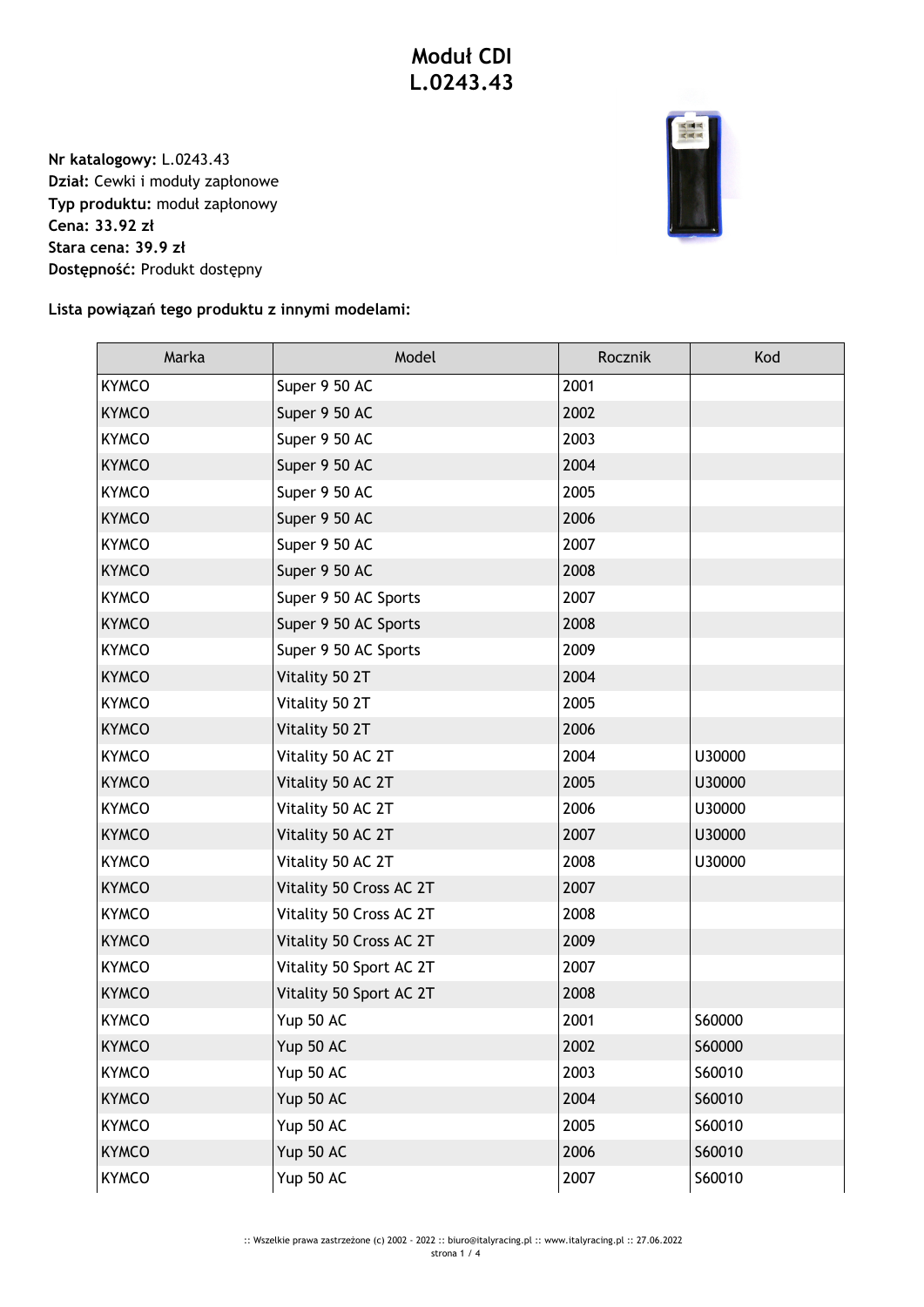| <b>KYMCO</b>   | Yup 50 AC                  | 2008 | S60010          |
|----------------|----------------------------|------|-----------------|
| <b>PEUGEOT</b> | Buxy 50                    | 1995 | <b>FE053-DE</b> |
| <b>PEUGEOT</b> | Buxy 50                    | 1996 | <b>FE053-DE</b> |
| <b>PEUGEOT</b> | Buxy 50                    | 1997 | <b>FE053-DE</b> |
| <b>PEUGEOT</b> | Buxy 50                    | 1998 |                 |
| <b>PEUGEOT</b> | Buxy 50                    | 1999 |                 |
| <b>PEUGEOT</b> | Buxy 50                    | 2000 |                 |
| <b>PEUGEOT</b> | Buxy 50                    | 2001 |                 |
| <b>PEUGEOT</b> | Speedake 50                | 1995 | <b>FE053-DE</b> |
| <b>PEUGEOT</b> | Speedake 50                | 1996 | <b>FE053-DE</b> |
| <b>PEUGEOT</b> | Speedake 50                | 1997 | <b>FE053-DE</b> |
| <b>PEUGEOT</b> | Speedfight AC 50           | 1997 | S1B-DE          |
| <b>PEUGEOT</b> | Speedfight AC 50           | 1998 | S1B-DE          |
| <b>PEUGEOT</b> | Speedfight AC 50           | 1999 | S1B-DE          |
| <b>PEUGEOT</b> | Speedfight AC 50           | 2000 | S1B-DE          |
| <b>PEUGEOT</b> | Speedfight II AC 50        | 2001 |                 |
| <b>PEUGEOT</b> | Speedfight II AC 50        | 2002 |                 |
| <b>PEUGEOT</b> | Speedfight II AC 50        | 2003 |                 |
| <b>PEUGEOT</b> | Speedfight II AC 50        | 2004 |                 |
| <b>PEUGEOT</b> | Speedfight II AC 50        | 2005 |                 |
| <b>PEUGEOT</b> | Speedfight II AC 50        | 2006 |                 |
| <b>PEUGEOT</b> | Speedfight II AC 50        | 2007 |                 |
| <b>PEUGEOT</b> | Speedfight II AC 50        | 2008 |                 |
| <b>PEUGEOT</b> | Speedfight II AC 50 Rally  | 2006 |                 |
| <b>PEUGEOT</b> | Speedfight II AC 50 WRC    | 2005 |                 |
| <b>PEUGEOT</b> | Speedfight II LC 50        | 2001 |                 |
| <b>PEUGEOT</b> | Speedfight II LC 50        | 2002 |                 |
| <b>PEUGEOT</b> | Speedfight II LC 50        | 2003 |                 |
| <b>PEUGEOT</b> | Speedfight II LC 50        | 2004 |                 |
| PEUGEOT        | Speedfight II LC 50        | 2005 |                 |
| <b>PEUGEOT</b> | Speedfight II LC 50        | 2006 |                 |
| <b>PEUGEOT</b> | Speedfight II LC 50        | 2007 |                 |
| <b>PEUGEOT</b> | Speedfight II LC 50        | 2008 |                 |
| <b>PEUGEOT</b> | Speedfight II LC 50 Rally  | 2006 |                 |
| <b>PEUGEOT</b> | Speedfight II LC 50 WRC    | 2004 |                 |
| PEUGEOT        | Speedfight II LC 50 WRC    | 2005 |                 |
| <b>PEUGEOT</b> | Speedfight II LC 50 X-Race | 2001 |                 |
| <b>PEUGEOT</b> | Speedfight II LC 50 X-Race | 2002 |                 |
| <b>PEUGEOT</b> | Speedfight LC 50           | 1999 |                 |
| <b>PEUGEOT</b> | Speedfight LC 50           | 2000 |                 |
| <b>PEUGEOT</b> | Speedfight LC 50 LCD       | 1999 |                 |
| <b>PEUGEOT</b> | Speedfight LC 50 LCD       | 2000 |                 |
| <b>PEUGEOT</b> | SV 50                      | 1993 |                 |
| <b>PEUGEOT</b> | SV 50                      | 1994 |                 |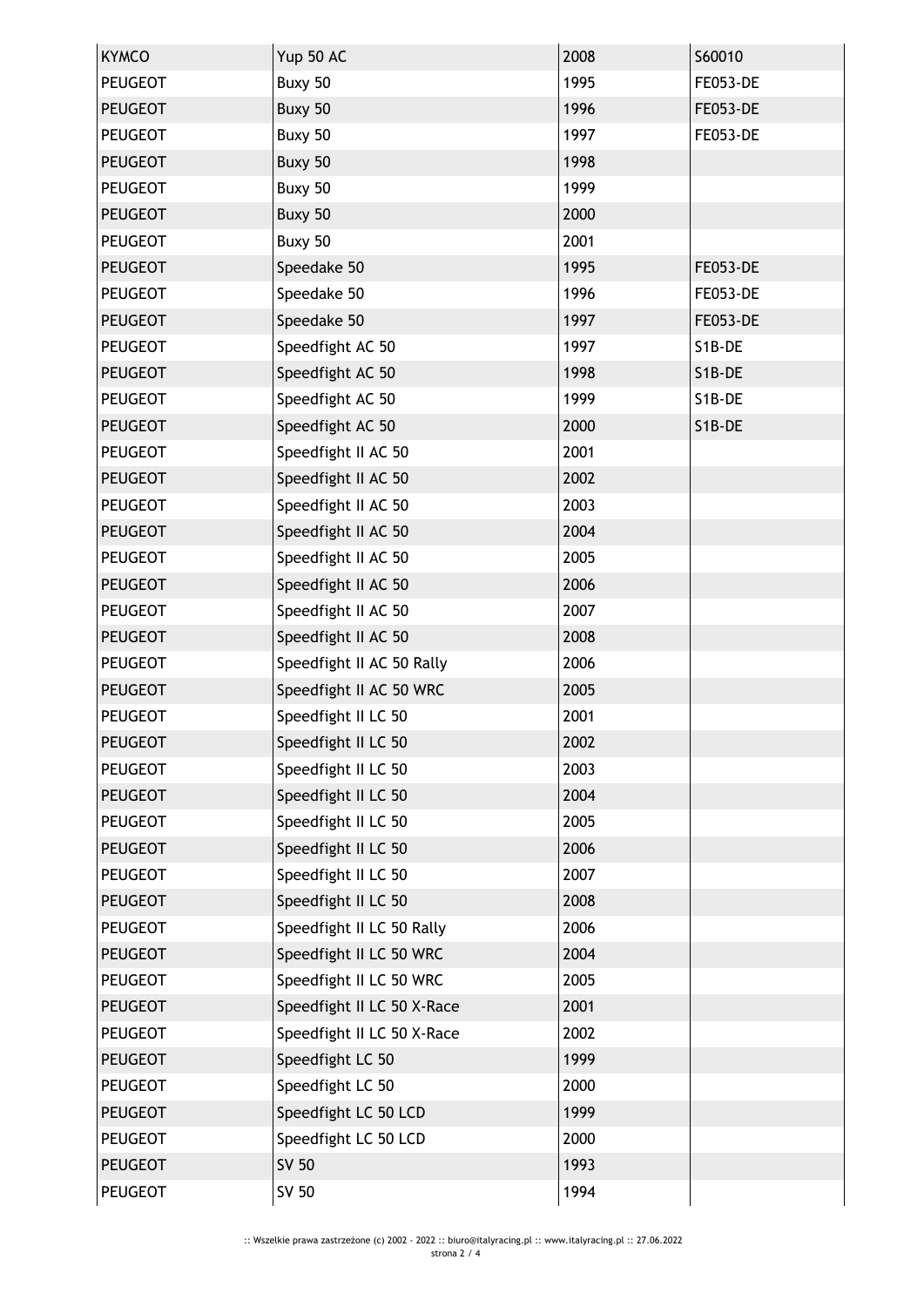| <b>PEUGEOT</b> | SV 50                 | 1995 |                  |
|----------------|-----------------------|------|------------------|
| <b>PEUGEOT</b> | SV 50                 | 1996 |                  |
| <b>PEUGEOT</b> | SV 50                 | 1997 |                  |
| <b>PEUGEOT</b> | SV 50 Geo             | 1992 |                  |
| <b>PEUGEOT</b> | SV 50 Geo             | 1993 |                  |
| <b>PEUGEOT</b> | SV 50 Geo             | 1994 |                  |
| <b>PEUGEOT</b> | SV 50 Geo             | 1995 |                  |
| <b>PEUGEOT</b> | SV 50 Geo             | 1996 |                  |
| <b>PEUGEOT</b> | SV 50 Geo             | 1997 |                  |
| <b>PEUGEOT</b> | SV 50 Geo             | 1998 |                  |
| <b>PEUGEOT</b> | SV 50 Junior          | 1993 | F052-DE          |
| <b>PEUGEOT</b> | SV 50 Junior          | 1994 | F052-DE          |
| <b>PEUGEOT</b> | SV 50 Junior          | 1995 | F052-DE          |
| <b>PEUGEOT</b> | SV 50 Junior          | 1996 | F052-DE          |
| <b>PEUGEOT</b> | SV 50 M               | 1997 | F052-DE          |
| <b>PEUGEOT</b> | SV 50 M               | 1998 | F052-DE          |
| <b>PEUGEOT</b> | <b>TKR 100</b>        | 2001 |                  |
| PEUGEOT        | <b>TKR 50</b>         | 2001 |                  |
| <b>PEUGEOT</b> | <b>TKR 50</b>         | 2002 |                  |
| <b>PEUGEOT</b> | <b>TKR 50</b>         | 2003 |                  |
| <b>PEUGEOT</b> | <b>TKR 50</b>         | 2004 |                  |
| PEUGEOT        | <b>TKR 50</b>         | 2005 |                  |
| <b>PEUGEOT</b> | <b>TKR 50</b>         | 2006 |                  |
| <b>PEUGEOT</b> | <b>TKR 50</b>         | 2007 |                  |
| <b>PEUGEOT</b> | <b>TKR 50</b>         | 2008 |                  |
| <b>PEUGEOT</b> | <b>TKR 50</b>         | 2009 |                  |
| <b>PEUGEOT</b> | <b>TKR 50 Furious</b> | 2003 |                  |
| PEUGEOT        | <b>TKR 50 Furious</b> | 2004 |                  |
| <b>PEUGEOT</b> | <b>TKR 50 Furious</b> | 2005 |                  |
| PEUGEOT        | <b>TKR 50 Furious</b> | 2006 |                  |
| <b>PEUGEOT</b> | <b>TKR 50 Furious</b> | 2007 |                  |
| <b>PEUGEOT</b> | <b>TKR 50 Furious</b> | 2008 |                  |
| <b>PEUGEOT</b> | <b>TKR 50 Furious</b> | 2009 |                  |
| <b>PEUGEOT</b> | TKR 50 Metal-X        | 2002 |                  |
| <b>PEUGEOT</b> | TKR 50 Metal-X        | 2003 |                  |
| PEUGEOT        | TKR 50 O.Road         | 2001 |                  |
| <b>PEUGEOT</b> | TKR 50 O.Road         | 2002 |                  |
| PEUGEOT        | TKR 50 Rally Vic      | 2006 |                  |
| <b>PEUGEOT</b> | TKR 50 Rcup           | 2007 |                  |
| <b>PEUGEOT</b> | TKR 50 Streetboard    | 2001 |                  |
| <b>PEUGEOT</b> | Vivacity 50           | 1999 | S <sub>1C</sub>  |
| PEUGEOT        | Vivacity 50           | 2000 | S <sub>1C</sub>  |
| <b>PEUGEOT</b> | Vivacity 50           | 2001 | S <sub>1</sub> C |
| <b>PEUGEOT</b> | Vivacity 50           | 2002 | S <sub>1</sub> C |